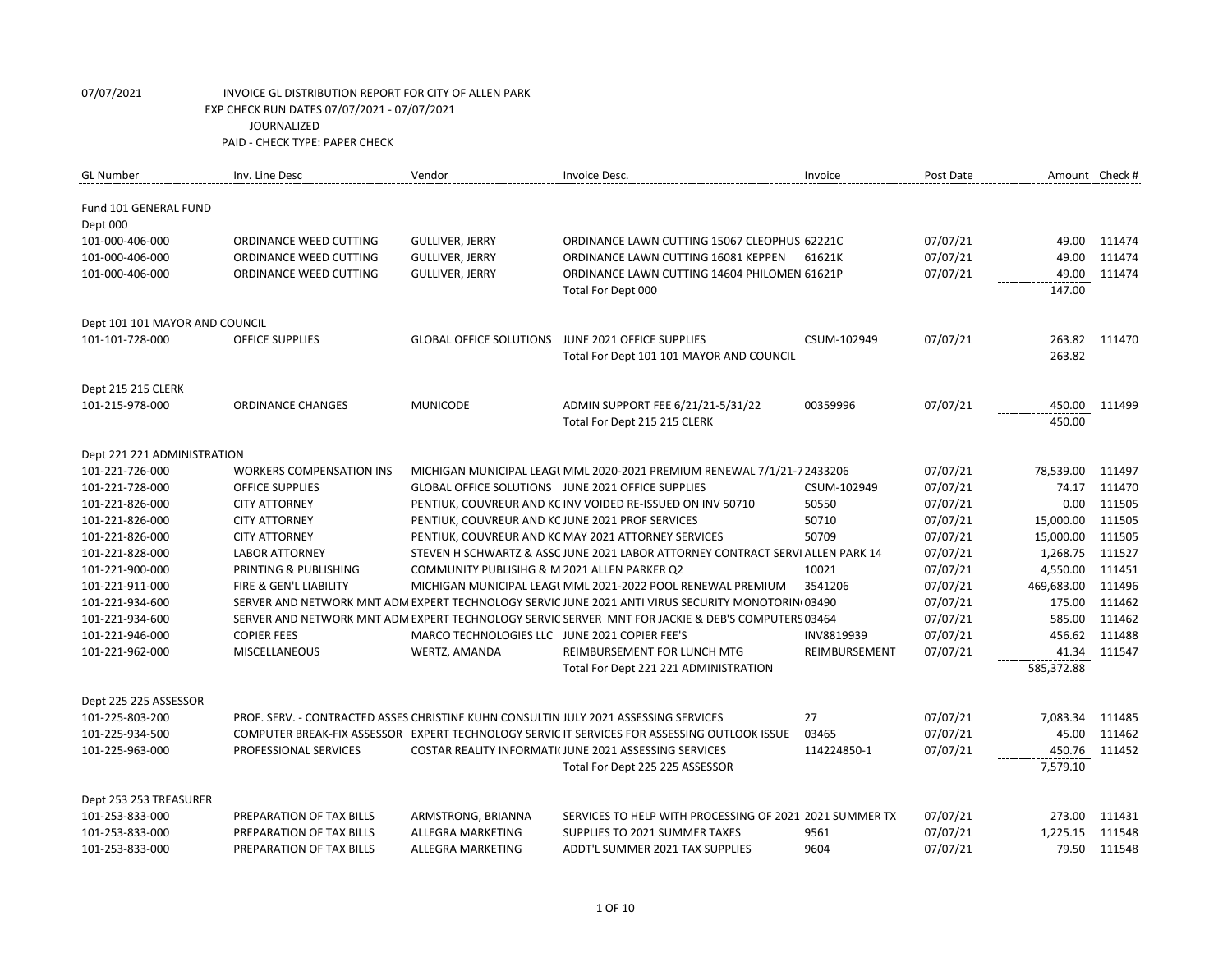| <b>GL Number</b>               | Inv. Line Desc                                                                | Vendor                     | Invoice Desc.                                                                                           | Invoice       | Post Date | Amount Check # |        |
|--------------------------------|-------------------------------------------------------------------------------|----------------------------|---------------------------------------------------------------------------------------------------------|---------------|-----------|----------------|--------|
| 101-253-985-000                | CAPITAL LEASE POSTAGE MACHINI PITNEY-BOWES                                    |                            | POSTAGE MACHINE SERVICES 4/30/21-7/29/213313803485                                                      |               | 07/07/21  | 1,035.00       | 111507 |
|                                |                                                                               |                            | Total For Dept 253 253 TREASURER                                                                        |               |           | 2,612.65       |        |
| Dept 263 263 CITY HALL         |                                                                               |                            |                                                                                                         |               |           |                |        |
| 101-263-931-000                | <b>BUILDING MAINTENANCE</b>                                                   | A & B LOCKSMITH            | SUPPLIES CITY HALL                                                                                      | 89641         | 07/01/21  | 14.00          | 111426 |
| 101-263-931-000                | BUILDING MAINTENANCE CITY HAI CINTAS CORPORATION-300                          |                            | CITY HALL & POLICE RUG SERVICES 6/14/21                                                                 | 4087035480    | 07/07/21  | 188.92         | 111445 |
| 101-263-931-000                | BUILDING MAINTENANCE CITY HAI CINTAS CORPORATION-300                          |                            | CITY HALL & POLICE RUG SERVICE 6/21/21                                                                  | 4087690214    | 07/07/21  | 188.92         | 111445 |
| 101-263-931-000                |                                                                               |                            | BUILDING MAINTENANCE- CITY HA REDGUARD FIRE & SECURITY CITY HALL FIRE ALARM SYSTEM JULY-SEPT 202149084  |               | 07/07/21  | 249.00         | 111514 |
| 101-263-931-000                | <b>BUILDING MAINTENANCE</b>                                                   | <b>VETERANS CLEANING</b>   | JUNE 2021 CLEANING SERVICES CITY HALL                                                                   | 21-1006       | 07/07/21  | 2,450.00       | 111543 |
| 101-263-931-000                | <b>BUILDING MAINTENANCE</b>                                                   | <b>VETERANS CLEANING</b>   | JUNE 2021 CLEANING SERVICES DPW BLDG                                                                    | 21-2606       | 07/07/21  | 1,065.00       | 111543 |
|                                |                                                                               |                            | Total For Dept 263 263 CITY HALL                                                                        |               |           | 4,155.84       |        |
| Dept 277 CABLE/IT              |                                                                               |                            |                                                                                                         |               |           |                |        |
| 101-277-934-500                | <b>COMPUTER BREAK-FIX</b>                                                     | CERTIFIED ALARM INC        | INSTALLATION DPS DOOR ACCESS SYSTEM                                                                     | 83999         | 07/07/21  | 15,000.00      | 111444 |
| 101-277-934-500                |                                                                               |                            | IT SERVICES DEDICATED TUESDAY EXPERT TECHNOLOGY SERVIC IT SERVICES FOR DEDICATED TUESDAY 6/6-6/1! 03489 |               | 07/07/21  | 1,280.00       | 111462 |
| 101-277-984-000                | COMPUTER EQUIPMENT/SOFTWA CERTIFIED ALARM INC                                 |                            | <b>INSTALLATION DPS DOOR ACCESS SYSTEM</b>                                                              | 83999         | 07/07/21  | 19,875.00      | 111444 |
| 101-277-984-000                | COMPUTER EQUIPMENT/SOFTWA EXPERT TECHNOLOGY SERVIC INSTALL STRUCTURED CABLING |                            |                                                                                                         | 03498         | 07/07/21  | 11,000.00      | 111462 |
|                                |                                                                               |                            | Total For Dept 277 CABLE/IT                                                                             |               |           | 47,155.00      |        |
| Dept 305 305 POLICE DEPARTMENT |                                                                               |                            |                                                                                                         |               |           |                |        |
| 101-305-729-000                | <b>K-9 SUPPLIES</b>                                                           | PET SUPPLIES PLUS          | <b>K-9 SUPPLIES</b>                                                                                     | 83554         | 07/07/21  | 64.42          | 111506 |
| 101-305-757-000                | <b>OPERATING SUPPLIES</b>                                                     | LIFELOC TECHNOLOGIES       | <b>BREATHALYZER MOUTHPCS</b>                                                                            | 352645        | 07/07/21  | 79.19          | 111487 |
| 101-305-761-000                | PRISONER BOARD                                                                |                            | WAYNE COUNTY - ACCTS. RECPRISONER HOUSING 02/2021                                                       | 307012        | 07/07/21  | 665.00         | 111546 |
| 101-305-805-000                | <b>VEHICLE TOWING</b>                                                         | <b>CITY TOWING</b>         | 35 VEHICLES TOWED, 9 PERSONAL 6/1-6/15/21 6/1-6/15/21                                                   |               | 07/07/21  | 7,610.00       | 111448 |
| 101-305-853-000                | <b>TELEPHONE</b>                                                              |                            | AMERICAN MESSAGING LLC CHAPLAIN PAGER SERVICES 6/15-7/14/21                                             | Z1319539VF    | 07/07/21  | 16.57          | 111429 |
| 101-305-934-500                | <b>COMPUTER BREAK-FIX</b>                                                     |                            | EXPERT TECHNOLOGY SERVIC COMPUTER SERVICES POLICE DEPT                                                  | 03468         | 07/07/21  | 540.00         | 111462 |
| 101-305-935-000                | COMPUTER SOFTWARE MAINTEN/ MEHALL, WILLIAM                                    |                            | REIMBURSEMENT MICROSOFT OFFICE 2019 IN REIMBURSEMENT                                                    |               | 07/07/21  | 149.99         | 111489 |
| 101-305-939-000                | <b>VEHICLE MAINTENANCE</b>                                                    |                            | BAKER'S GAS & WELDING SUI JUNE 2021 CYLINDER RENTAL                                                     | 09253215      | 07/07/21  | 26.77          | 111437 |
| 101-305-939-000                | <b>VEHICLE MAINTENANCE</b>                                                    | <b>GLENDALE AUTO VALUE</b> | PART FOR 2019 FORD POLICE VEH                                                                           | 359-217646    | 07/07/21  | 81.84          | 111467 |
| 101-305-939-000                | <b>VEHICLE MAINTENANCE</b>                                                    | <b>GLENDALE AUTO VALUE</b> | PARTS 2019 FORD POLICE VEHICLE                                                                          | 359-217580    | 07/07/21  | 201.87         | 111467 |
| 101-305-939-000                | <b>VEHICLE MAINTENANCE</b>                                                    | <b>GLENDALE AUTO VALUE</b> | PARTS FOR 2015 POLICE VEHICLE #32                                                                       | 359-218438    | 07/07/21  | 91.78          | 111467 |
| 101-305-939-000                | <b>VEHICLE MAINTENANCE</b>                                                    | <b>GLENDALE AUTO VALUE</b> | PARTS FOR 2020 FORD EXPLORER                                                                            | 359-218032    | 07/07/21  | 26.07          | 111467 |
| 101-305-939-000                | <b>VEHICLE MAINTENANCE</b>                                                    | <b>GLENDALE AUTO VALUE</b> | <b>PARTS</b>                                                                                            | 359-217785    | 07/07/21  | 87.00          | 111467 |
| 101-305-939-000                | <b>VEHICLE MAINTENANCE</b>                                                    | <b>GLENDALE AUTO VALUE</b> | PARTS FOR 2017 POLICE VEHICLE                                                                           | 359-217876    | 07/07/21  | 510.32         | 111467 |
| 101-305-939-000                | <b>VEHICLE MAINTENANCE</b>                                                    | SILVER LINING TIRE         | <b>TIRE DISPOSAL</b>                                                                                    | 37082836      | 07/07/21  | 120.00         | 111524 |
| 101-305-939-000                | <b>VEHICLE MAINTENANCE</b>                                                    | <b>TAYLOR CHEVROLET</b>    | <b>PARTS</b>                                                                                            | 293087CVR     | 07/07/21  | 69.79          | 111533 |
| 101-305-939-000                | <b>VEHICLE MAINTENANCE</b>                                                    | <b>TAYLOR CHEVROLET</b>    | <b>PARTS</b>                                                                                            | 293038CVR     | 07/07/21  | 69.79          | 111533 |
| 101-305-939-000                | <b>VEHICLE MAINTENANCE</b>                                                    | <b>VILLAGE FORD</b>        | <b>PARTS</b>                                                                                            | 536878        | 07/07/21  | 627.10         | 111544 |
| 101-305-939-000                | <b>VEHICLE MAINTENANCE</b>                                                    | <b>VILLAGE FORD</b>        | <b>PARTS</b>                                                                                            | 538119        | 07/07/21  | 9.74           | 111544 |
| 101-305-939-000                | <b>VEHICLE MAINTENANCE</b>                                                    | <b>VILLAGE FORD</b>        | <b>PARTS</b>                                                                                            | 540462        | 07/07/21  | 105.86         | 111544 |
| 101-305-960-000                | <b>EDUCATION &amp; TRAINING</b>                                               | ARNOLDY, CHRISTOPHER       | REIMBURSEMENT FOR TRAINING EXSPENSES                                                                    | REIMBURSEMENT | 07/07/21  | 29.86          | 111432 |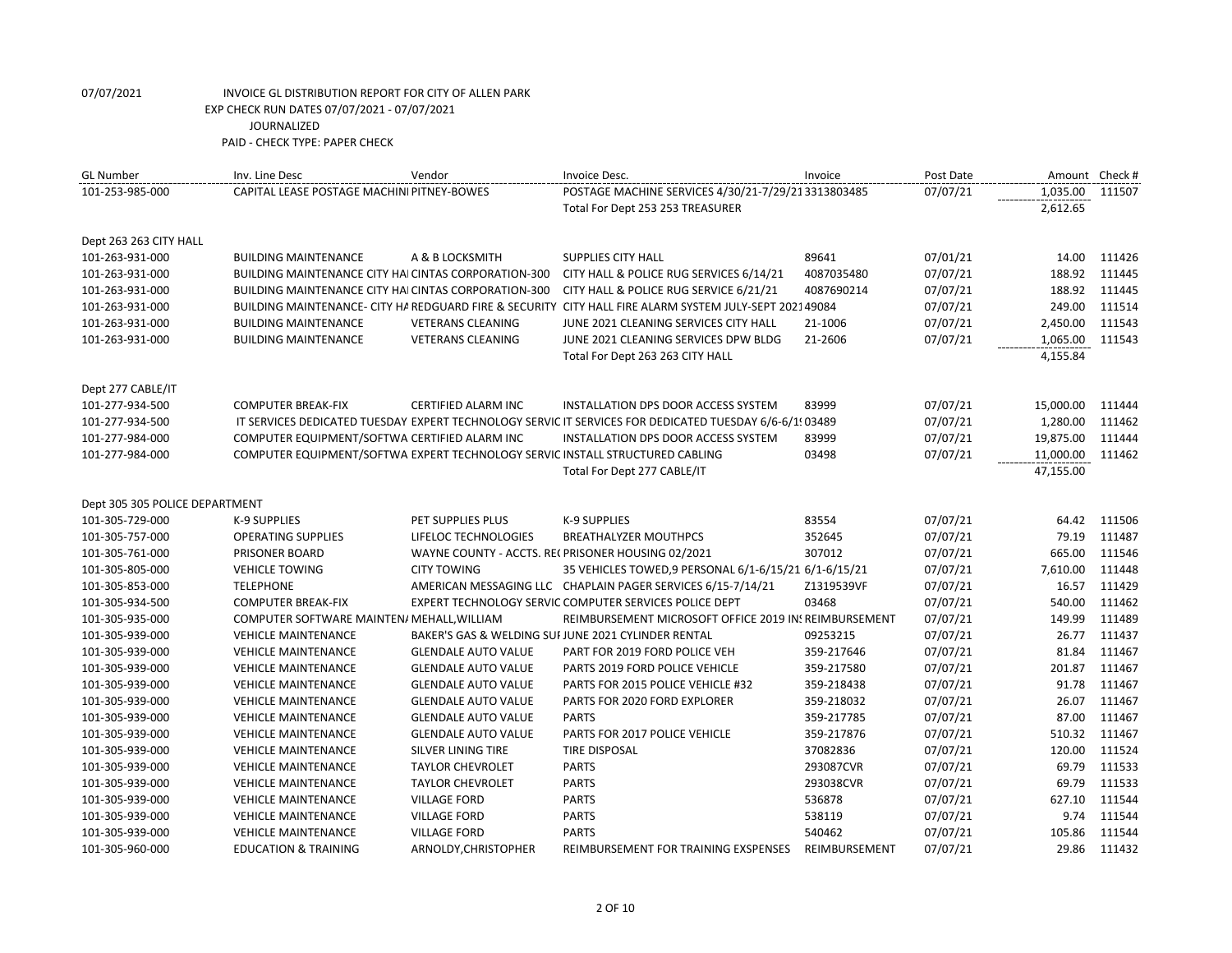| <b>GL Number</b>                          | Inv. Line Desc                        | Vendor                                          | Invoice Desc.                                                            | Invoice          | Post Date | Amount Check # |        |
|-------------------------------------------|---------------------------------------|-------------------------------------------------|--------------------------------------------------------------------------|------------------|-----------|----------------|--------|
| 101-305-962-000                           | <b>MISCELLANEOUS</b>                  | <b>JAMES THORBURN</b>                           | REIMBURSEMENT FOR COP ON A BLOCK SUPPL REIMBURSEMENT                     |                  | 07/07/21  | 21.19          | 111536 |
|                                           |                                       |                                                 | Total For Dept 305 305 POLICE DEPARTMENT                                 |                  |           | 11,204.15      |        |
|                                           |                                       |                                                 |                                                                          |                  |           |                |        |
| Dept 340 340 FIRE DEPARTMENT              |                                       |                                                 |                                                                          |                  |           |                |        |
| 101-340-757-000                           | <b>OPERATING SUPPLIES</b>             | NETWORK SERVICES COMPAI OPERATING SUPPLIES      |                                                                          | 6711351-01       | 07/07/21  | 18.45          | 111500 |
| 101-340-757-000                           | <b>OPERATING SUPPLIES</b>             | NETWORK SERVICES COMPAI OPERATING SUPPLIES FIRE |                                                                          | 6715007-00       | 07/07/21  | 240.75         | 111500 |
| 101-340-757-500                           | <b>RESCUE SUPPLIES</b>                | J & B MEDICAL SUPPLY, INC. RESCUE SUPPLIES      |                                                                          | 7430743          | 07/07/21  | 750.83         | 111481 |
| 101-340-757-500                           | <b>RESCUE SUPPLIES</b>                | J & B MEDICAL SUPPLY, INC. RESCUE SUPPLIES      |                                                                          | 7448567          | 07/07/21  | 239.14         | 111481 |
| 101-340-768-000                           | <b>UNIFORMS</b>                       | APOLLO FIRE EQUIPMENT CO UNIFORMS FOR FIRE DEPT |                                                                          | 106155           | 07/07/21  | 449.95         | 111430 |
| 101-340-768-000                           | <b>UNIFORMS</b>                       | HADA, JEFFREY                                   | REIMBURSEMENT FOR PARAMEDIC LISC RENEV REIMBURSEMENT                     |                  | 07/07/21  | 25.00          | 111476 |
| 101-340-853-000                           | TELEPHONE-FIRE CHIEF FAX & BAC AT & T |                                                 | FIRE CHIEF FAX & BACKUP LINE 5/11-6/10/21 3139288637706                  |                  | 07/07/21  | 471.79         | 111433 |
| 101-340-853-000                           | <b>TELEPHONE</b>                      | <b>COMCAST</b>                                  | FIRE DEPT SERVICES 7/6-8/6/21                                            | 8529101680173474 | 07/07/21  | 254.85         | 111450 |
| 101-340-931-000                           | <b>BUILDING MAINTENANCE</b>           | ROSE PEST SOLUTIONS                             | <b>BUILDING MNT</b>                                                      | 10623890         | 07/07/21  | 52.00          | 111517 |
| 101-340-931-000                           | <b>BUILDING MAINTENANCE</b>           | SPENCER, MICHAEL                                | RENOVATE LOCKER ROOM FIRE DEPT                                           | 6252021          | 07/07/21  | 1,000.00       | 111526 |
| 101-340-939-000                           | <b>VEHICLE MAINTENANCE</b>            |                                                 | BAKER'S GAS & WELDING SUI JUNE 2021 CYLINDER RENTAL                      | 09253215         | 07/07/21  | 26.77          | 111437 |
| 101-340-939-000                           | <b>VEHICLE MAINTENANCE</b>            | <b>GLENDALE AUTO VALUE</b>                      | <b>PARTS</b>                                                             | 359-218968       | 07/07/21  | 148.01         | 111467 |
| 101-340-939-000                           | <b>VEHICLE MAINTENANCE</b>            | <b>GLENDALE AUTO VALUE</b>                      | PARTS FOR 2019 FORD F350                                                 | 359-218975       | 07/07/21  | 383.37         | 111467 |
| 101-340-939-000                           | <b>VEHICLE MAINTENANCE</b>            | <b>GLENDALE AUTO VALUE</b>                      | <b>PARTS</b>                                                             | 359-218969       | 07/07/21  | 146.08         | 111467 |
| 101-340-939-000                           | <b>VEHICLE MAINTENANCE</b>            |                                                 | TREDROC TIRE ALLEN PARK 7: SERVICES & SUPPLIES ON F-350 AMBULANCE        | 7360085982       | 07/07/21  | 57.95          | 111538 |
| 101-340-958-000                           | <b>MEMBERSHIP &amp; DUES</b>          | <b>VELOCITY EHS</b>                             | SUBSCRIPTION MSDSONLINE 8/1/21-7/30/22 239531                            |                  | 07/07/21  | 750.00         | 111540 |
|                                           |                                       |                                                 | Total For Dept 340 340 FIRE DEPARTMENT                                   |                  |           | 5,014.94       |        |
|                                           |                                       |                                                 |                                                                          |                  |           |                |        |
| Dept 445 445 DEPARTMENT OF PUBLIC SERVICE |                                       |                                                 |                                                                          |                  |           |                |        |
| 101-445-728-000                           | <b>OFFICE SUPPLIES</b>                | <b>GRAINGER</b>                                 | <b>PARTS</b>                                                             | 9926762387       | 07/07/21  | 72.65          | 111473 |
| 101-445-757-000                           | <b>OPERATING SUPPLIES</b>             | D & L GARDEN CENTER, INC. SUPPLIES              |                                                                          | 15847            | 07/07/21  | 59.98          | 111455 |
| 101-445-768-000                           | UNIFORMS DPS                          | CINTAS CORP. #0721                              | MAY 2021 DPS UNIFORM SERVICES                                            | 4083443690       | 07/07/21  | 68.11          | 111446 |
| 101-445-768-000                           | <b>UNIFORMS DPS</b>                   | CINTAS CORP. #0721                              | MAY 2021 DPS UNIFORM SERVICES                                            | 4084110745       | 07/07/21  | 68.11          | 111446 |
| 101-445-768-000                           | UNIFORMS DPS                          | CINTAS CORP. #0721                              | MAY 2021 DPS UNIFORM SERVICES                                            | 4084763447       | 07/07/21  | 68.11          | 111446 |
| 101-445-768-000                           | <b>UNIFORMS DPS</b>                   | CINTAS CORP. #0721                              | MAY 2021 DPS UNIFORM SERVICES                                            | 4085420039       | 07/07/21  | 68.11          | 111446 |
| 101-445-768-000                           | <b>UNIFORMS GARAGE</b>                | CINTAS CORP. #0721                              | MAY 2021 GARAGE UNIFORM SERVICES                                         | 4083443681       | 07/07/21  | 49.60          | 111446 |
| 101-445-768-000                           | <b>UNIFORMS GARAGE</b>                | CINTAS CORP. #0721                              | MAY 2021 GARAGE UNIFORM SERVICES                                         | 4084763482       | 07/07/21  | 45.60          | 111446 |
| 101-445-768-000                           | <b>UNIFORMS GARAGE</b>                | CINTAS CORP. #0721                              | MAY 2021 GARAGE UNIFORM SERVICES                                         | 4084110690       | 07/07/21  | 64.35          | 111446 |
| 101-445-768-000                           | <b>UNIFORMS GARAGE</b>                | CINTAS CORP. #0721                              | MAY 2021 GARAGE UNIFORM SERVICES                                         | 4085419990       | 07/07/21  | 64.35          | 111446 |
| 101-445-931-000                           | <b>BUILDING MAINTENANCE</b>           | A & B LOCKSMITH                                 | <b>KEYS &amp; LOCKS</b>                                                  | 90372            | 07/07/21  | 345.00         | 111426 |
| 101-445-931-000                           | <b>BUILDING MAINTENANCE</b>           | <b>GLENDALE AUTO VALUE</b>                      | <b>PARTS</b>                                                             | 359-216904       | 07/07/21  | 206.18         | 111467 |
| 101-445-931-000                           | <b>BUILDING MAINTENANCE</b>           | <b>GRAINGER</b>                                 | <b>SUPPLIES</b>                                                          | 9922967766       | 07/07/21  | 57.32          | 111473 |
| 101-445-931-000                           | <b>BUILDING MAINTENANCE</b>           | <b>GRAINGER</b>                                 | <b>PARTS</b>                                                             | 9795334169       | 07/07/21  | 39.58          | 111473 |
| 101-445-931-000                           | <b>BUILDING MAINTENANCE</b>           | <b>GRAINGER</b>                                 | <b>PARTS</b>                                                             | 9932570550       | 07/07/21  | 224.16         | 111473 |
| 101-445-934-500                           | <b>COMPUTER BREAK-FIX</b>             | CDW GOVERNMENT, LLC                             | IT EQUIPMENT FOR DPS                                                     | F755868          | 07/07/21  | 176.24         | 111441 |
| 101-445-934-500                           | <b>COMPUTER BREAK-FIX DPS</b>         |                                                 | EXPERT TECHNOLOGY SERVIC VARIOUS IT SERVICES DPS BASIN WATER & BLD 03466 |                  | 07/07/21  | 720.00         | 111462 |
| 101-445-939-000                           | <b>VEHICLE MAINTENANCE</b>            | <b>BAKER'S GAS &amp; WELDING SUI SUPPLIES</b>   |                                                                          | 01681220         | 07/07/21  | 168.03         | 111437 |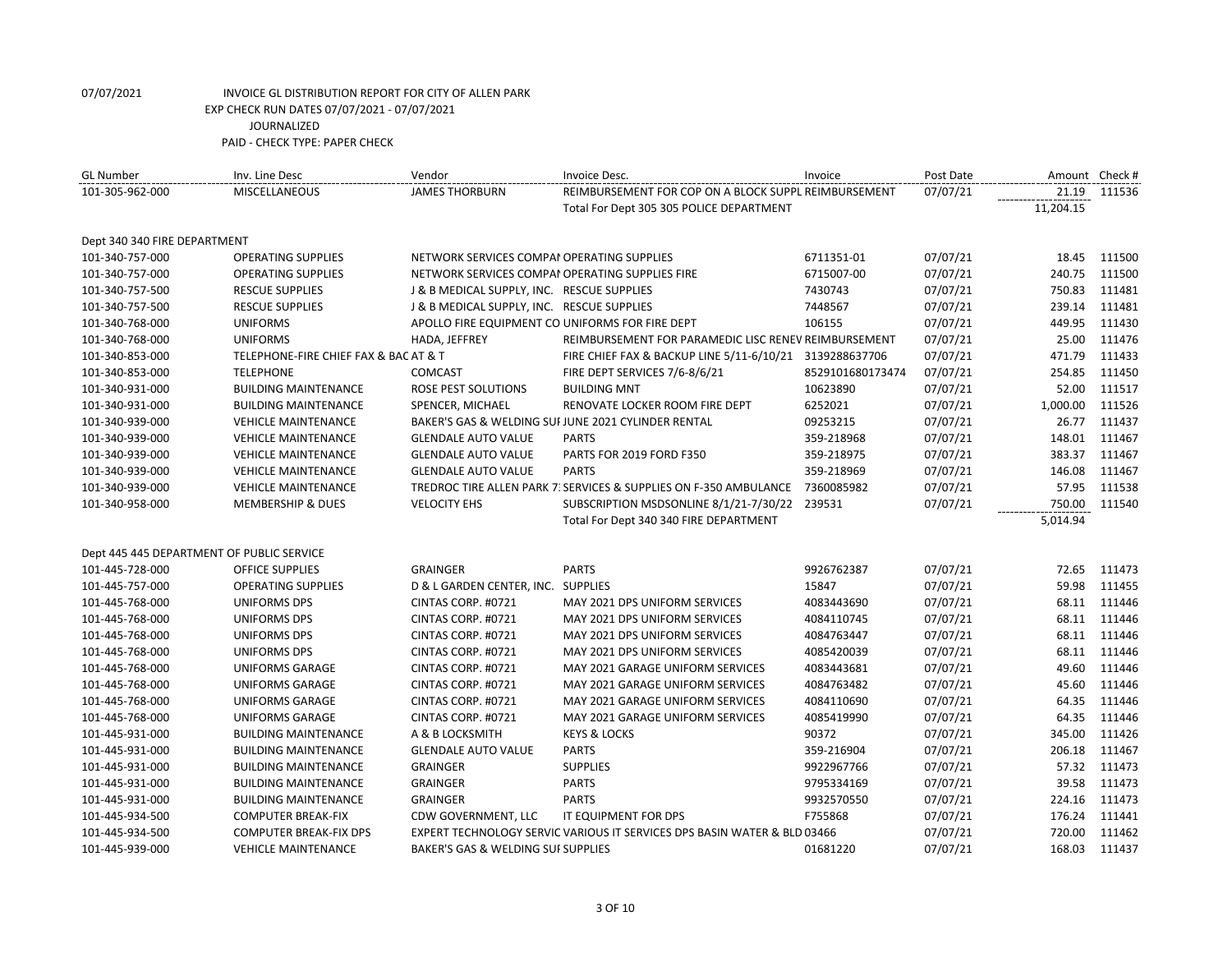| <b>GL Number</b>              | Inv. Line Desc                            | Vendor                                          | Invoice Desc.                                                                                      | Invoice       | Post Date | Amount Check # |        |
|-------------------------------|-------------------------------------------|-------------------------------------------------|----------------------------------------------------------------------------------------------------|---------------|-----------|----------------|--------|
| 101-445-939-000               | <b>VEHICLE MAINTENANCE</b>                |                                                 | BAKER'S GAS & WELDING SUI JUNE 2021 CYLINDER RENTAL                                                | 09253215      | 07/07/21  | 26.77          | 111437 |
| 101-445-939-000               | <b>VEHICLE MAINTENANCE</b>                | <b>EXOTIC AUTOMATION &amp; SUPI PARTS</b>       |                                                                                                    | 11163794      | 07/07/21  | 94.23          | 111461 |
| 101-445-939-000               | <b>VEHICLE MAINTENANCE</b>                | <b>GLENDALE AUTO VALUE</b>                      | PARTS FOR 2017 FORD POLICE VEH                                                                     | 359-217789    | 07/07/21  | 146.47         | 111467 |
| 101-445-939-000               | <b>VEHICLE MAINTENANCE</b>                | <b>GLENDALE AUTO VALUE</b>                      | <b>PARTS</b>                                                                                       | 359-217625    | 07/07/21  | 22.14          | 111467 |
| 101-445-939-000               | <b>VEHICLE MAINTENANCE</b>                | <b>GLENDALE AUTO VALUE</b>                      | <b>PARTS</b>                                                                                       | 359-217786    | 07/07/21  | 29.00          | 111467 |
| 101-445-939-000               | <b>VEHICLE MAINTENANCE</b>                | <b>GLENDALE AUTO VALUE</b>                      | PARTS FOR 2006 E350 VAN                                                                            | 359-218235    | 07/07/21  | 45.99          | 111467 |
| 101-445-939-000               | <b>VEHICLE MAINTENANCE</b>                | <b>GLENDALE AUTO VALUE</b>                      | <b>PARTS</b>                                                                                       | 359-219192    | 07/07/21  | 95.52          | 111467 |
| 101-445-939-000               | <b>VEHICLE MAINTENANCE</b>                | <b>GLENDALE AUTO VALUE</b>                      | <b>PARTS</b>                                                                                       | 359-218324    | 07/07/21  | 17.19          | 111467 |
| 101-445-939-000               | <b>VEHICLE MAINTENANCE</b>                | <b>GLENDALE AUTO VALUE</b>                      | <b>PARTS</b>                                                                                       | 359-218915    | 07/07/21  | 29.58          | 111467 |
| 101-445-939-000               | <b>VEHICLE MAINTENANCE</b>                | <b>GRAINGER</b>                                 | <b>PARTS</b>                                                                                       | 9913570298    | 07/07/21  | 39.75          | 111473 |
| 101-445-939-000               | <b>VEHICLE MAINTENANCE</b>                | WILLIAM F. SELL & SON                           | <b>SUPPLIES</b>                                                                                    | 421899        | 07/07/21  | 155.40         | 111521 |
| 101-445-939-000               | <b>VEHICLE MAINTENANCE</b>                | WILLIAM F. SELL & SON                           | <b>PARTS</b>                                                                                       | 422803        | 07/07/21  | 207.92         | 111521 |
| 101-445-939-000               | <b>VEHICLE MAINTENANCE</b>                | WILLIAM F. SELL & SON                           | BLADE SERVICES 6/29/21                                                                             | 423957        | 07/07/21  | 28.00          | 111521 |
| 101-445-939-000               | <b>VEHICLE MAINTENANCE</b>                | <b>VERIZON CONNECT</b>                          | JUNE 2021 WATER/DPS SERVICES                                                                       | 330000017559  | 07/07/21  | 180.02         | 111541 |
| 101-445-939-000               | <b>VEHICLE MAINTENANCE</b>                | POMP'S TIRE SERVICE INC                         | <b>TIRE SERVICES</b>                                                                               | 1470021179    | 07/07/21  | 120.00         | 111545 |
| 101-445-939-000               | <b>VEHICLE MAINTENANCE</b>                | POMP'S TIRE SERVICE INC                         | <b>PARTS</b>                                                                                       | 1470021967    | 07/07/21  | 239.92         | 111545 |
|                               |                                           |                                                 | Total For Dept 445 445 DEPARTMENT OF PUBLIC SERVICE                                                |               |           | 4,043.38       |        |
|                               |                                           |                                                 |                                                                                                    |               |           |                |        |
| Dept 707 707 PARKS & REC      |                                           |                                                 |                                                                                                    |               |           |                |        |
| 101-707-768-000               | <b>UNIFORMS</b>                           | <b>GRAPHICWEAR PRINTING</b>                     | SUPPLIES FOR COMM CTR/P&R                                                                          | 1707          | 07/07/21  | 1,200.00       | 111472 |
| 101-707-783-000               | <b>PARK SUPPLIES</b>                      | AL'S ASPHALT PAVING CO.                         | CUNNINGHAM PARK ROCK PAVING AND CLEAN 27507                                                        |               | 07/07/21  | 6,200.00       | 111428 |
| 101-707-783-000               | <b>PARK SUPPLIES</b>                      | GORDON FOOD SERV.                               | <b>SUPPLIES FOR PARKS &amp; REC</b>                                                                | 846158246     | 07/07/21  | 27.92          | 111471 |
| 101-707-783-000               | <b>PARK SUPPLIES</b>                      | <b>PARK ATHLETIC SUPPLY</b>                     | DIG OUT TOOLS P&R                                                                                  | 185596        | 07/07/21  | 24.00          | 111503 |
| 101-707-783-000               | <b>PARK SUPPLIES</b>                      | TARGET SPECIALTY PRODUCT FIELD MARKING SUPPLIES |                                                                                                    | INVP500486582 | 07/07/21  | 629.50         | 111532 |
| 101-707-784-000               | <b>PARK SERVICES</b>                      | DEVINE, KEVIN S                                 | JUNE 2021 PROFESSIONAL SERVICES P&R                                                                | 063271-AP     | 07/07/21  | 200.00         | 111457 |
| 101-707-816-000               | PROF. SERV. - OTHER                       | <b>VELOCITY EHS</b>                             | SUBSCRIPTION MSDSONLINE 8/1/21-7/30/22                                                             | 239531        | 07/07/21  | 750.00         | 111540 |
| 101-707-925-800               | <b>SMART</b>                              | NETWORK SERVICES COMPAI PARTS                   |                                                                                                    | 6668490-00    | 07/07/21  | 90.04          | 111500 |
| 101-707-935-000               | COMPUTER SOFTWARE MAINTEN/ RC SYSTEMS INC |                                                 | ANNUAL CONTRACT RENEWAL 7/1/21-6/30/22 18862                                                       |               | 07/07/21  | 3,500.00       | 111513 |
| 101-707-939-000               | <b>VEHICLE MAINTENANCE</b>                |                                                 | BAKER'S GAS & WELDING SUI JUNE 2021 CYLINDER RENTAL                                                | 09253215      | 07/07/21  | 26.77          | 111437 |
| 101-707-939-000               | <b>VEHICLE MAINTENANCE</b>                | DOWNRIVER BODY WORKS IN VEHICLE REPAIR P&R      |                                                                                                    | 35189         | 07/07/21  | 2,035.65       | 111458 |
| 101-707-939-000               | <b>VEHICLE MAINTENANCE</b>                | WILLIAM F. SELL & SON                           | <b>SUPPLIES</b>                                                                                    | 421899        | 07/07/21  | 28.22          | 111521 |
|                               |                                           |                                                 | Total For Dept 707 707 PARKS & REC                                                                 |               |           | 14,712.10      |        |
|                               |                                           |                                                 |                                                                                                    |               |           |                |        |
| Dept 751 751 COMMUNITY CENTER |                                           |                                                 |                                                                                                    |               |           |                |        |
| 101-751-768-000               | <b>UNIFORMS</b>                           | <b>GRAPHICWEAR PRINTING</b>                     | SUPPLIES FOR COMM CTR/P&R                                                                          | 1707          | 07/07/21  | 2,479.19       | 111472 |
| 101-751-816-000               |                                           |                                                 | PROF. SERV. - OTHER COMM CTR REDGUARD FIRE & SECURITY QUATERLY MONITORING JULY/AUG/SEPT 2021 48936 |               | 07/07/21  | 216.00         | 111514 |
| 101-751-931-000               | <b>BUILDING MAINTENANCE</b>               | AL'S ASPHALT PAVING CO.                         | PARKING LOT REPAIRS REC CENTER                                                                     | 27501         | 07/07/21  | 31,179.00      | 111428 |
| 101-751-931-000               | <b>BUILDING MAINTENANCE</b>               | <b>ORKIN</b>                                    | JUNE 2021 COMM CTR SERVICES                                                                        | 213340441     | 07/07/21  | 83.00          | 111501 |
| 101-751-931-000               | <b>BUILDING MAINTENANCE</b>               | OTIS ELEVATOR CO.                               | MNT SERVICE CONTRACT COMM CTR 7/1/21-6, 100400405514                                               |               | 07/07/21  | 3,881.52       | 111502 |
| 101-751-985-000               | <b>CAPITAL OUTLAY</b>                     | AL'S ASPHALT PAVING CO.                         | CUNNINGHAM PARK ROCK PAVING AND CLEAN 27507                                                        |               | 07/07/21  | 97,497.00      | 111428 |
|                               |                                           |                                                 | Total For Dept 751 751 COMMUNITY CENTER                                                            |               |           | 135,335.71     |        |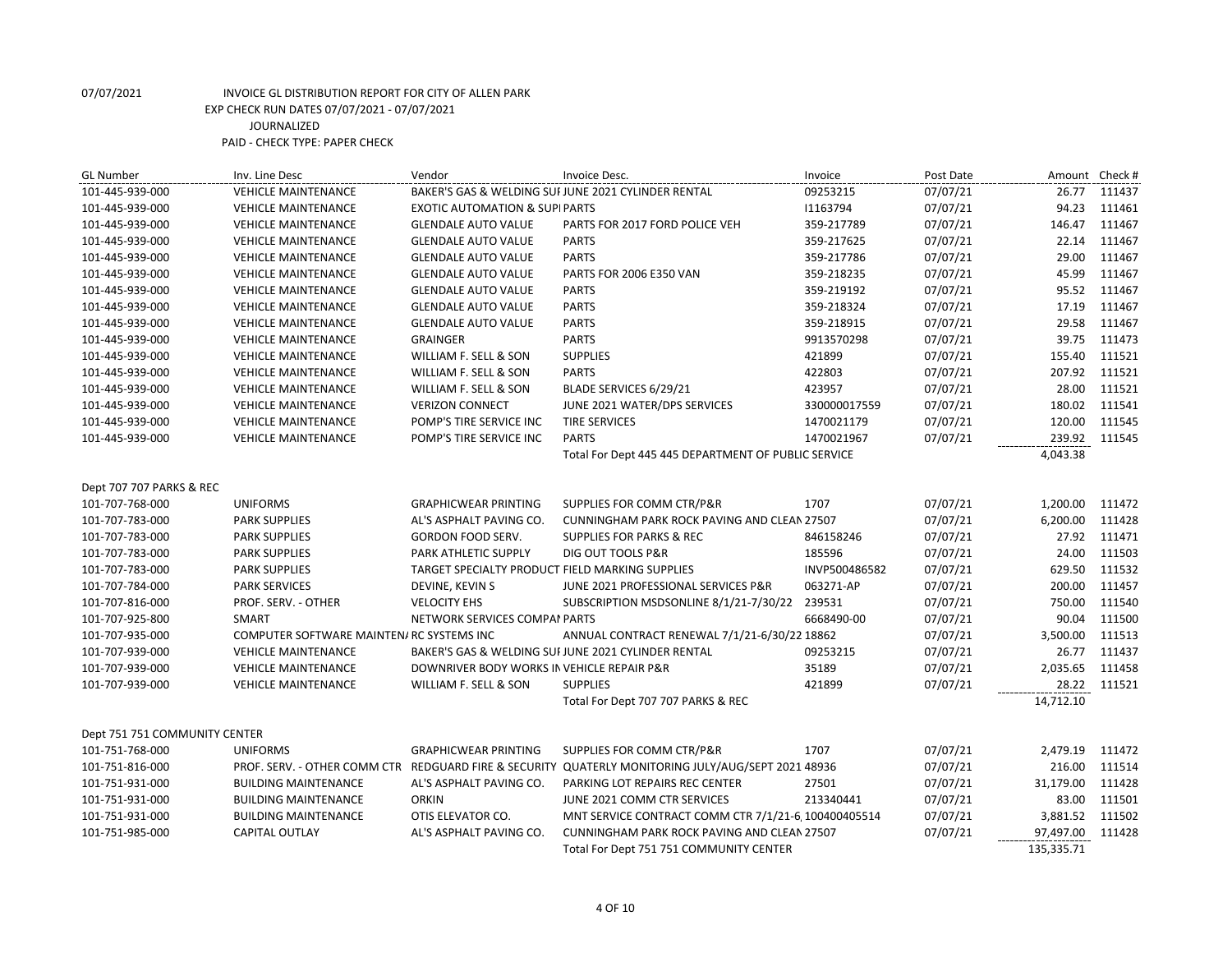| 818,046.57<br>Total For Fund 101 GENERAL FUND<br>Fund 202 MAJOR STREET FUND<br>Dept 479 PRESERVATION - STREETS<br><b>BUCCILLI GROUP, LLC</b><br>INSPECTION SERV 6/14-6/18/21 MAJOR RDS<br>07/07/21<br>202-479-820-000<br>ENGINEERING<br>4567<br>4,671.00<br>202-479-820-000<br><b>BUCCILLI GROUP, LLC</b><br>INSPECTION SERVICES MAJOR STS 6/21-6/25/2 4584<br>07/07/21<br>2,214.00<br><b>ENGINEERING</b><br>07/07/21<br>3,640.00<br>202-479-820-000<br>ENGINEERING<br>C.E. RAINES COMPANY<br>JOB AP-133 ENG & SURVEY SERVICES 2020 PAV 17803<br>C.E. RAINES COMPANY<br>07/07/21<br>33,040.00<br>202-479-820-000<br>ENGINEERING<br>JOB AP-167 ENG SURVEY SERV PARK AVE PAVEI 17874 | 111440<br>111440<br>111442<br>111442<br>111442<br>111442 |
|------------------------------------------------------------------------------------------------------------------------------------------------------------------------------------------------------------------------------------------------------------------------------------------------------------------------------------------------------------------------------------------------------------------------------------------------------------------------------------------------------------------------------------------------------------------------------------------------------------------------------------------------------------------------------------|----------------------------------------------------------|
|                                                                                                                                                                                                                                                                                                                                                                                                                                                                                                                                                                                                                                                                                    |                                                          |
|                                                                                                                                                                                                                                                                                                                                                                                                                                                                                                                                                                                                                                                                                    |                                                          |
|                                                                                                                                                                                                                                                                                                                                                                                                                                                                                                                                                                                                                                                                                    |                                                          |
|                                                                                                                                                                                                                                                                                                                                                                                                                                                                                                                                                                                                                                                                                    |                                                          |
|                                                                                                                                                                                                                                                                                                                                                                                                                                                                                                                                                                                                                                                                                    |                                                          |
|                                                                                                                                                                                                                                                                                                                                                                                                                                                                                                                                                                                                                                                                                    |                                                          |
|                                                                                                                                                                                                                                                                                                                                                                                                                                                                                                                                                                                                                                                                                    |                                                          |
| 07/07/21<br>1,474.00<br>202-479-820-000<br>ENGINEERING<br>C.E. RAINES COMPANY<br>JOB AP-162 ENG SURVEY SERV PAVEMENT REPI17806                                                                                                                                                                                                                                                                                                                                                                                                                                                                                                                                                     |                                                          |
| 07/07/21<br><b>C.E. RAINES COMPANY</b><br>JOB AP-153 ENG SURVEY SERV 2021 PAVEMEN 17805<br>1,543.00<br>202-479-820-000<br><b>ENGINEERING</b>                                                                                                                                                                                                                                                                                                                                                                                                                                                                                                                                       |                                                          |
| 46,582.00<br>Total For Dept 479 PRESERVATION - STREETS                                                                                                                                                                                                                                                                                                                                                                                                                                                                                                                                                                                                                             |                                                          |
| Dept 505 CONSTRUCTION - STREETS                                                                                                                                                                                                                                                                                                                                                                                                                                                                                                                                                                                                                                                    |                                                          |
| <b>CAPITAL OUTLAY</b><br>07/07/21<br>202-505-985-000<br>GV CEMENT CONTRACTING C JOB AP-153 PMT #1 PAVEMENT REPLACEMENT JOB AP-153 #1<br>247,502.11 111475                                                                                                                                                                                                                                                                                                                                                                                                                                                                                                                          |                                                          |
| Total For Dept 505 CONSTRUCTION - STREETS<br>247,502.11                                                                                                                                                                                                                                                                                                                                                                                                                                                                                                                                                                                                                            |                                                          |
| Total For Fund 202 MAJOR STREET FUND<br>294,084.11                                                                                                                                                                                                                                                                                                                                                                                                                                                                                                                                                                                                                                 |                                                          |
| Fund 203 LOCAL STREET FUND                                                                                                                                                                                                                                                                                                                                                                                                                                                                                                                                                                                                                                                         |                                                          |
| Dept 464 464                                                                                                                                                                                                                                                                                                                                                                                                                                                                                                                                                                                                                                                                       |                                                          |
| 07/07/21<br><b>SURFACE</b><br>AJAX MATERIALS CORP.<br><b>UPM SUPPLIES</b><br>260736<br>2,354.05<br>203-464-940-000                                                                                                                                                                                                                                                                                                                                                                                                                                                                                                                                                                 | 111427                                                   |
| 2,354.05<br>Total For Dept 464 464                                                                                                                                                                                                                                                                                                                                                                                                                                                                                                                                                                                                                                                 |                                                          |
|                                                                                                                                                                                                                                                                                                                                                                                                                                                                                                                                                                                                                                                                                    |                                                          |
| Dept 475 475 TRAFFIC SERVICES<br>INTERFUND LABOR/EQUIP - TRAFF T-N-T TREE SERVICE INC<br>07/07/21<br>2,700.00<br>203-475-703-050<br>EMER TREE SERVICES TO CLEAN UP STORM TRE 600302                                                                                                                                                                                                                                                                                                                                                                                                                                                                                                | 111531                                                   |
| 2,700.00<br>Total For Dept 475 475 TRAFFIC SERVICES                                                                                                                                                                                                                                                                                                                                                                                                                                                                                                                                                                                                                                |                                                          |
|                                                                                                                                                                                                                                                                                                                                                                                                                                                                                                                                                                                                                                                                                    |                                                          |
| Dept 479 PRESERVATION - STREETS                                                                                                                                                                                                                                                                                                                                                                                                                                                                                                                                                                                                                                                    |                                                          |
| 07/07/21<br>49,785.00<br>203-479-801-200<br>MILLAGE - CONSTRUCTION<br>AL'S ASPHALT PAVING CO.<br>2021 ROADWAY REPAIRS<br>27523                                                                                                                                                                                                                                                                                                                                                                                                                                                                                                                                                     | 111428                                                   |
| 27500<br>07/07/21<br>38,854.00<br>203-479-801-205<br>SECTIONING - PRESERVATION<br>AL'S ASPHALT PAVING CO.<br>2021 ASPHALT PAVING                                                                                                                                                                                                                                                                                                                                                                                                                                                                                                                                                   | 111428                                                   |
| 07/07/21<br>132,696.00<br>203-479-801-205<br>SECTIONING - PRESERVATION<br>SAVONE CEMENT, INC.<br>REMOVE & REPLACE DRIVEWAY LOCAL SECTIOI 10317-720                                                                                                                                                                                                                                                                                                                                                                                                                                                                                                                                 | 111518                                                   |
| 221,335.00<br>Total For Dept 479 PRESERVATION - STREETS                                                                                                                                                                                                                                                                                                                                                                                                                                                                                                                                                                                                                            |                                                          |
| Dept 483 ADMINISTRATION - STREETS                                                                                                                                                                                                                                                                                                                                                                                                                                                                                                                                                                                                                                                  |                                                          |
| <b>BUCCILLI GROUP, LLC</b><br>07/07/21<br>594.00<br>203-483-820-000<br><b>ENGINEERING</b><br>INSPECTION SERVICES 6/17/21 LOCAL STS<br>4568                                                                                                                                                                                                                                                                                                                                                                                                                                                                                                                                         | 111440                                                   |
| <b>BUCCILLI GROUP, LLC</b><br>07/07/21<br>1,836.00<br>203-483-820-000<br><b>ENGINEERING</b><br>INSPECTION SERV 6/14-6/18/21 AL'S ASPHALT 14569                                                                                                                                                                                                                                                                                                                                                                                                                                                                                                                                     | 111440                                                   |
| INSPECTION SERVICES LOCAL STS 6/21-6/24/214585<br>07/07/21<br>203-483-820-000<br>ENGINEERING<br><b>BUCCILLI GROUP, LLC</b><br>2,160.00                                                                                                                                                                                                                                                                                                                                                                                                                                                                                                                                             | 111440                                                   |
| 4,590.00<br>Total For Dept 483 ADMINISTRATION - STREETS                                                                                                                                                                                                                                                                                                                                                                                                                                                                                                                                                                                                                            |                                                          |
| Total For Fund 203 LOCAL STREET FUND<br>230,979.05                                                                                                                                                                                                                                                                                                                                                                                                                                                                                                                                                                                                                                 |                                                          |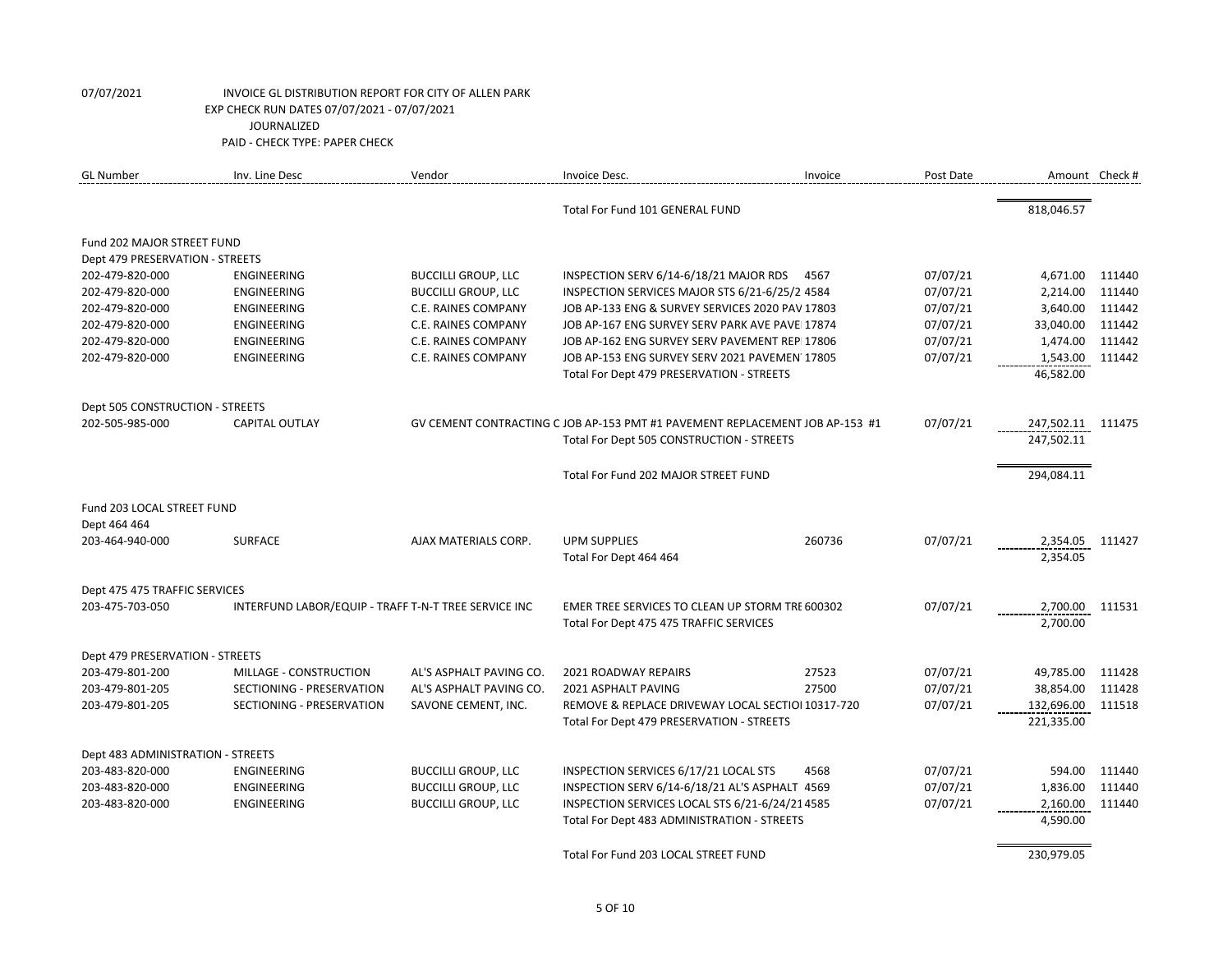| <b>GL Number</b>                 | Inv. Line Desc              | Vendor                                   | Invoice Desc.                                                                                      | Invoice        | Post Date | Amount Check # |        |
|----------------------------------|-----------------------------|------------------------------------------|----------------------------------------------------------------------------------------------------|----------------|-----------|----------------|--------|
| Fund 226 RUBBISH FUND            |                             |                                          |                                                                                                    |                |           |                |        |
| Dept 450 450 RUBBISH             |                             |                                          |                                                                                                    |                |           |                |        |
| 226-450-817-000                  | <b>WASTE DISPOSAL</b>       | <b>GFL ENVIROMENTAL USA</b>              | JULY 2021 BULK SERVICES                                                                            | 50278933       | 07/07/21  | 132,363.50     | 111466 |
| 226-450-819-000                  | <b>WASTE DISPOSAL</b>       | TAYLOR, CITY OF                          | MAY 2021 COMPOST                                                                                   | INV0014086     | 07/07/21  | 908.01         | 111534 |
|                                  |                             |                                          | Total For Dept 450 450 RUBBISH                                                                     |                |           | 133,271.51     |        |
|                                  |                             |                                          |                                                                                                    |                |           |                |        |
|                                  |                             |                                          | Total For Fund 226 RUBBISH FUND                                                                    |                |           | 133,271.51     |        |
| Fund 249 BUILDING FUND           |                             |                                          |                                                                                                    |                |           |                |        |
| Dept 000                         |                             |                                          |                                                                                                    |                |           |                |        |
| 249-000-607-000                  | <b>FEES REVENUE</b>         | <b>MR ROOF</b>                           | REFUND ON BLDG PERMIT PB210426                                                                     | <b>REFUND</b>  | 07/07/21  | 190.00         | 111498 |
| 249-000-607-000                  | <b>FEES REVENUE</b>         |                                          | SHARONS HEATING & AIR CO MECH PERMIT PM210137 OVER PAID                                            | 3493552        | 07/07/21  | 40.00          | 111522 |
|                                  |                             |                                          | Total For Dept 000                                                                                 |                |           | 230.00         |        |
|                                  |                             |                                          |                                                                                                    |                |           |                |        |
| Dept 371 371 BUILDING DEPARTMENT |                             |                                          |                                                                                                    |                |           |                |        |
| 249-371-728-000                  | <b>OFFICE SUPPLIES</b>      | ALLEGRA MARKETING                        | BLDG DEPT PERMIT/CERT INSPECTION LABELS 9625                                                       |                | 07/07/21  | 235.11         | 111548 |
| 249-371-935-000                  |                             |                                          | COMPUTER MAINTENANCE BLDG EXPERT TECHNOLOGY SERVIC VARIOUS IT SERVICES DPS BASIN WATER & BLD 03466 |                | 07/07/21  | 45.00          | 111462 |
| 249-371-939-000                  | <b>VEHICLE MAINTENANCE</b>  | <b>GLENDALE AUTO VALUE</b>               | PARTS FOR 2006 FORD PICKUP                                                                         | 359-219491     | 07/07/21  | 162.39         | 111467 |
| 249-371-939-000                  | <b>VEHICLE MAINTENANCE</b>  | <b>GLENDALE AUTO VALUE</b>               | <b>PARTS</b>                                                                                       | 359-217908     | 07/07/21  | 14.29          | 111467 |
|                                  |                             |                                          | Total For Dept 371 371 BUILDING DEPARTMENT                                                         |                |           | 456.79         |        |
|                                  |                             |                                          |                                                                                                    |                |           |                |        |
|                                  |                             |                                          | Total For Fund 249 BUILDING FUND                                                                   |                |           | 686.79         |        |
| Fund 250 DDA OPERATING           |                             |                                          |                                                                                                    |                |           |                |        |
| Dept 000                         |                             |                                          |                                                                                                    |                |           |                |        |
| 250-000-801-001                  | <b>LAWN SERVICES</b>        | <b>D&amp;B LANDSCAPING INC</b>           | ECORSE RD STREETSCAPE LAWN SERVICES                                                                | 215343         | 07/07/21  | 189.00         | 111454 |
| 250-000-801-001                  | <b>LAWN SERVICES</b>        | RAMIREZ, LILY                            | 6/14/21-7/1/21 LAWN SERVICES                                                                       | JUNE-JULY 2021 | 07/07/21  | 412.00         | 111511 |
| 250-000-801-001                  | <b>LAWN SERVICES</b>        | RAMIREZ MARTHA                           | 6/2/21-7/1/21 LAWN SERVICES VARIOUS LOCA 6/2-7/1/21                                                |                | 07/07/21  | 1,327.19       | 111512 |
| 250-000-801-001                  | <b>LAWN SERVICES</b>        |                                          | SEASONAL PROPERTY MANA(JUNE 2021 LAWN SERVICES PARK AVE                                            | 2826           | 07/07/21  | 135.00         | 111520 |
| 250-000-801-001                  | <b>LAWN SERVICES</b>        |                                          | SEASONAL PROPERTY MANA(JUNE 2021 LAWN SERVICES SOUTHFILED MEDI/ 2824                               |                | 07/07/21  | 450.00         | 111520 |
| 250-000-801-001                  | <b>LAWN SERVICES</b>        |                                          | SEASONAL PROPERTY MANA(JUNE 2021 LAWN SERVICES BEATRIC PROJECT 2825                                |                | 07/07/21  | 140.00         | 111520 |
| 250-000-801-001                  | <b>LAWN SERVICES</b>        |                                          | SEASONAL PROPERTY MANA(JUNE 2021 LAWN SERVICES 17410 ECORSE                                        | 2838           | 07/07/21  | 80.00          | 111520 |
| 250-000-801-001                  | <b>LAWN SERVICES</b>        |                                          | SEASONAL PROPERTY MANA( JUNE 2021 LAWN SERVICES QUANDT ALLEY PR(2827                               |                | 07/07/21  | 150.00         | 111520 |
| 250-000-801-001                  | <b>LAWN SERVICES</b>        |                                          | SEASONAL PROPERTY MANA(JUNE 2021 LAWN SERVICES 5223 ALLEN RD                                       | 2823           | 07/07/21  | 225.00         | 111520 |
| 250-000-801-001                  | <b>LAWN SERVICES</b>        | STUART LEVE, INC                         | PINECREST BED RESTORATION                                                                          | 45010          | 07/07/21  | 25,280.00      | 111528 |
| 250-000-826-000                  | <b>LEGAL SERVICES</b>       | MILLER & MILLER, P.C.                    | MAY/JUNE TIF 2021 RETAINER SERVICES                                                                | A-06302021     | 07/07/21  | 3,650.00       | 111495 |
| 250-000-931-000                  | <b>BUILDING MAINTENANCE</b> | <b>GENNARO, TYLER</b>                    | TRASH PICKUP FOR DDA                                                                               | 7.6.21         | 07/07/21  | 3,667.30       | 111465 |
| 250-000-960-000                  | MARKETING/PROMOTIONS        | COMMUNITY PUBLISIHG & M AP Q2 TODAY 2021 |                                                                                                    | 10022          | 07/07/21  | 1,400.00       | 111451 |
| 250-000-960-000                  | MARKETING/PROMOTIONS        | CRYSLER, SUSAN                           | FM SET UP / BREAKDOWN 6/18 & 7/2/21 JENNI 104                                                      |                | 07/07/21  | 176.00         | 111453 |
| 250-000-960-000                  | MARKETING/PROMOTIONS        | THE HAYBALL GROUP, LLC                   | FARMERS MKT SERVICES 6/4-6/16/21                                                                   | 103            | 07/07/21  | 284.49         | 111477 |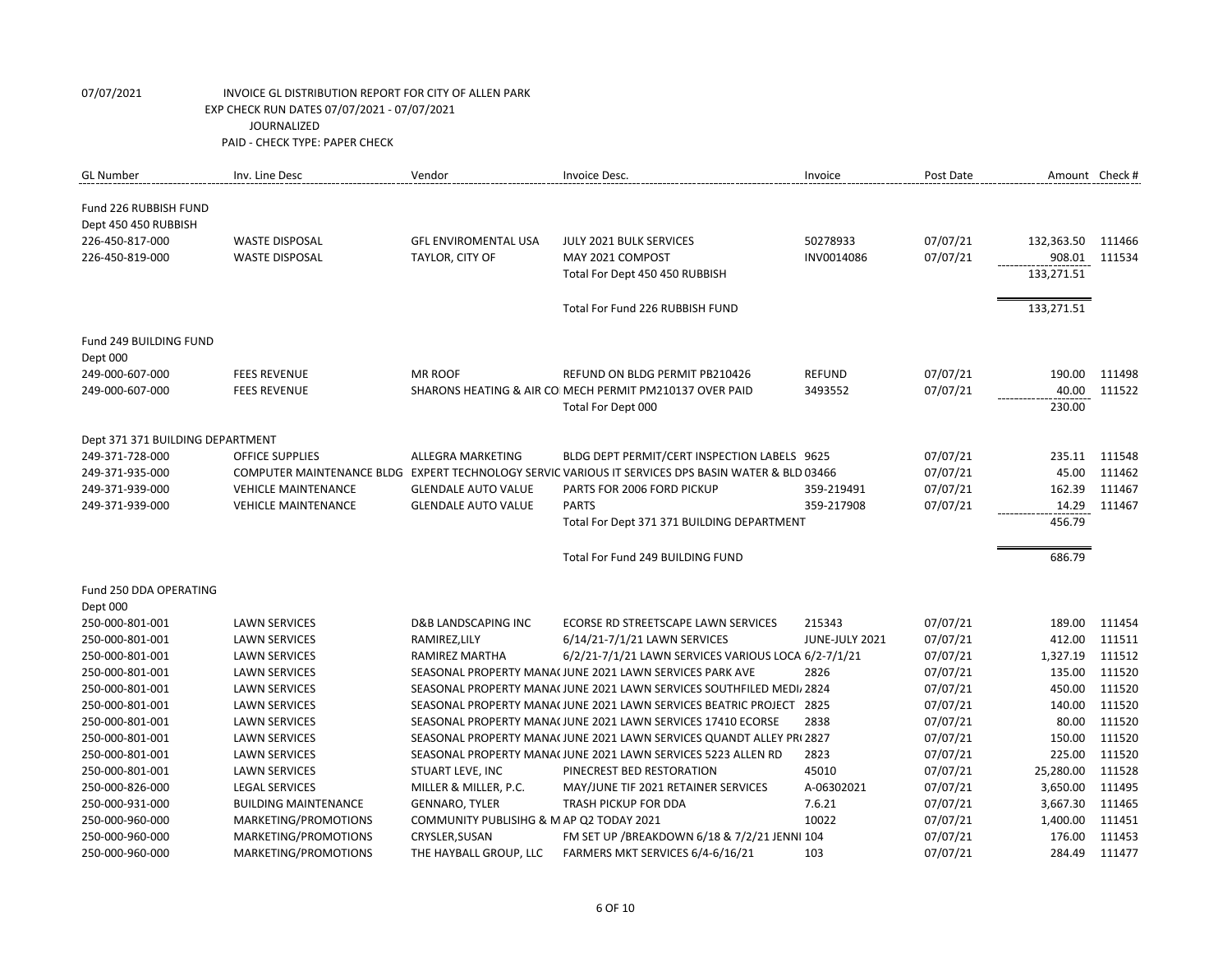| <b>GL Number</b>                              | Inv. Line Desc              | Vendor                                       | Invoice Desc.                                                          | Invoice      | Post Date |                  | Amount Check # |
|-----------------------------------------------|-----------------------------|----------------------------------------------|------------------------------------------------------------------------|--------------|-----------|------------------|----------------|
| 250-000-975-000                               | <b>DESIGN COMMITTEE</b>     | AL'S ASPHALT PAVING CO.                      | PARKING LOT REPAIRS REC CENTER                                         | 27501        | 07/07/21  | 15,500.00        | 111428         |
| 250-000-975-000                               | <b>DESIGN COMMITTEE</b>     | <b>IBRAHIM SHARIF</b>                        | REIMBURSEMENT FOR FACADE GRANT SERVICE REIMBURSEMENT                   |              | 07/07/21  | 1,362.20         | 111480         |
|                                               |                             |                                              | Total For Dept 000                                                     |              |           | 54,428.18        |                |
|                                               |                             |                                              | Total For Fund 250 DDA OPERATING                                       |              |           | 54,428.18        |                |
| Fund 271 LIBRARY                              |                             |                                              |                                                                        |              |           |                  |                |
| Dept 000                                      |                             |                                              |                                                                        |              |           |                  |                |
| 271-000-728-000                               | <b>OFFICE SUPPLIES</b>      | <b>GLOBAL OFFICE SOLUTIONS</b>               | JUNE 2021 OFFICE SUPPLIES                                              | CSUM-102949  | 07/07/21  | (13.70)          | 111470         |
| 271-000-757-000                               | <b>OPERATING SUPPLIES</b>   | DEVINE, KEVIN S                              | JUNE 2021 PROFESSIONAL SERVICES P&R                                    | 063271-AP    | 07/07/21  | 225.00           | 111457         |
| 271-000-757-000                               | <b>OPERATING SUPPLIES</b>   | SWINEHART, BRANDI                            | REIMBURSEMENT FOR SUMMER READING MATREIMBURSEMENT                      |              | 07/07/21  | 183.05           | 111529         |
| 271-000-827-000                               | <b>LIBRARY SERVICES</b>     |                                              | MIDWEST COLLABORATIVE LI MCLS ANNUAL MEMBERSHIP FEE 7/1/21-6/30/355558 |              | 07/07/21  | 125.00           | 111492         |
| 271-000-827-000                               | <b>LIBRARY SERVICES</b>     | T-MOBILE USA INC                             | HOT SPOTS FOR LIBRARY 7/1/21-9/30/21                                   | 202103191457 | 07/07/21  | 1,205.40         | 111530         |
| 271-000-827-000                               | <b>LIBRARY SERVICES</b>     | THE LIBRARY NETWORK                          | <b>CIRCUIT COST FOR LIBRARY</b>                                        | 68182        | 07/07/21  | 1,645.13         | 111535         |
| 271-000-828-000                               | <b>MATERIALS</b>            | <b>BAKER &amp; TAYLOR</b>                    | <b>MATERIALS FOR LIBRARY</b>                                           | 2036033383   | 07/07/21  | 41.98            | 111436         |
| 271-000-828-000                               | <b>MATERIALS</b>            | BESTSELLERS AUDIO, LLC                       | <b>AUDIO BOOKS FOR LIBRARY</b>                                         | 8227         | 07/07/21  | 420.30           | 111438         |
| 271-000-828-000                               | <b>MATERIALS</b>            | <b>BRODART CO.</b>                           | ADULT PREPAID 7/1/21-6/1/22 LIBRARY                                    | M187367      | 07/07/21  | 16,793.28        | 111439         |
| 271-000-828-000                               | <b>MATERIALS</b>            | <b>BRODART CO.</b>                           | YOUNG ADULT PREPAID PROG 7/1/21-6/1/22 L M188062                       |              | 07/07/21  | 2,834.16         | 111439         |
| 271-000-828-000                               | <b>MATERIALS</b>            | <b>BRODART CO.</b>                           | DVD PREPAID PROG 7/1/21-6/1/22 LIBRARY                                 | J188861      | 07/07/21  | 4,762.80         | 111439         |
| 271-000-828-000                               | <b>MATERIALS</b>            | BRODART CO.                                  | CHILDREN PREPAID PROJ 7/1/21-6/1/22 LIBRAF J188790                     |              | 07/07/21  | 6,350.40         | 111439         |
| 271-000-828-000                               | <b>MATERIALS</b>            | <b>MIDWEST TAPE</b>                          | <b>HOOPLA DIGITAL FOR LIBRARY</b>                                      | 500653851    | 07/07/21  | 986.50           | 111494         |
| 271-000-828-000                               | <b>MATERIALS</b>            | <b>SCOLA</b>                                 | SCOLA LIBRARY SERVICE DATES 7/1/21-6/30/2 5672                         |              | 07/07/21  | 160.00           | 111519         |
| 271-000-828-000                               | <b>MATERIALS</b>            |                                              | TRANSPARENT LANGUAGE IN LIBRARY LANGUAGE ON LINE 7/1/21-6/30/23 33085  |              | 07/07/21  | 720.00           | 111537         |
| 271-000-900-000                               | PRINTING & PUBLISHING       | COMMUNITY PUBLISIHG & M 2021 ALLEN PARKER Q2 |                                                                        | 10021        | 07/07/21  | 700.00           | 111451         |
| 271-000-931-000                               | <b>BUILDING MAINTENANCE</b> | <b>HINCKLEY SPRINGS</b>                      | JUNE 2021 LIBRARY SUPPLIES & RENTAL SERV 21151106061921                |              | 07/07/21  | 119.89           | 111478         |
| 271-000-931-000                               | <b>BUILDING MAINTENANCE</b> | RMG OUTDOOR SERVICES                         | MAY 2021 LIBRARY LAWN SERVICES                                         | 54041        | 07/07/21  | 260.00           | 111515         |
|                                               |                             |                                              | Total For Dept 000                                                     |              |           | 37,519.19        |                |
|                                               |                             |                                              | <b>Total For Fund 271 LIBRARY</b>                                      |              |           | 37,519.19        |                |
| <b>Fund 392 COMMUNITY CENTER DEBT SERVICE</b> |                             |                                              |                                                                        |              |           |                  |                |
| Dept 000                                      |                             |                                              |                                                                        |              |           |                  |                |
| 392-000-991-000                               | <b>BOND PRINCIPAL</b>       | <b>US BANK</b>                               | COMM CTR PRINCIPAL/DEBIT PMT 3/1-8/31/211798194                        |              | 07/07/21  | 250,000.00       | 111539         |
| 392-000-995-000                               | <b>BOND INTEREST</b>        | <b>US BANK</b>                               | COMM CTR PRINCIPAL/DEBIT PMT 3/1-8/31/211798194                        |              | 07/07/21  | 76,125.00        | 111539         |
|                                               |                             |                                              | Total For Dept 000                                                     |              |           | 326,125.00       |                |
|                                               |                             |                                              | Total For Fund 392 COMMUNITY CENTER DEBT SERVICE                       |              |           | 326,125.00       |                |
| Fund 401 CAPITAL PROJECT FUND                 |                             |                                              |                                                                        |              |           |                  |                |
| Dept 000                                      |                             |                                              |                                                                        |              |           |                  |                |
| 401-000-987-300                               | CONST-DPS/WATER             | <b>AVI DEVELOPERS</b>                        | PMT 12 MASONS FOR NEW DPS BLDG                                         | 1736-12      | 07/07/21  | 16,078.48 111434 |                |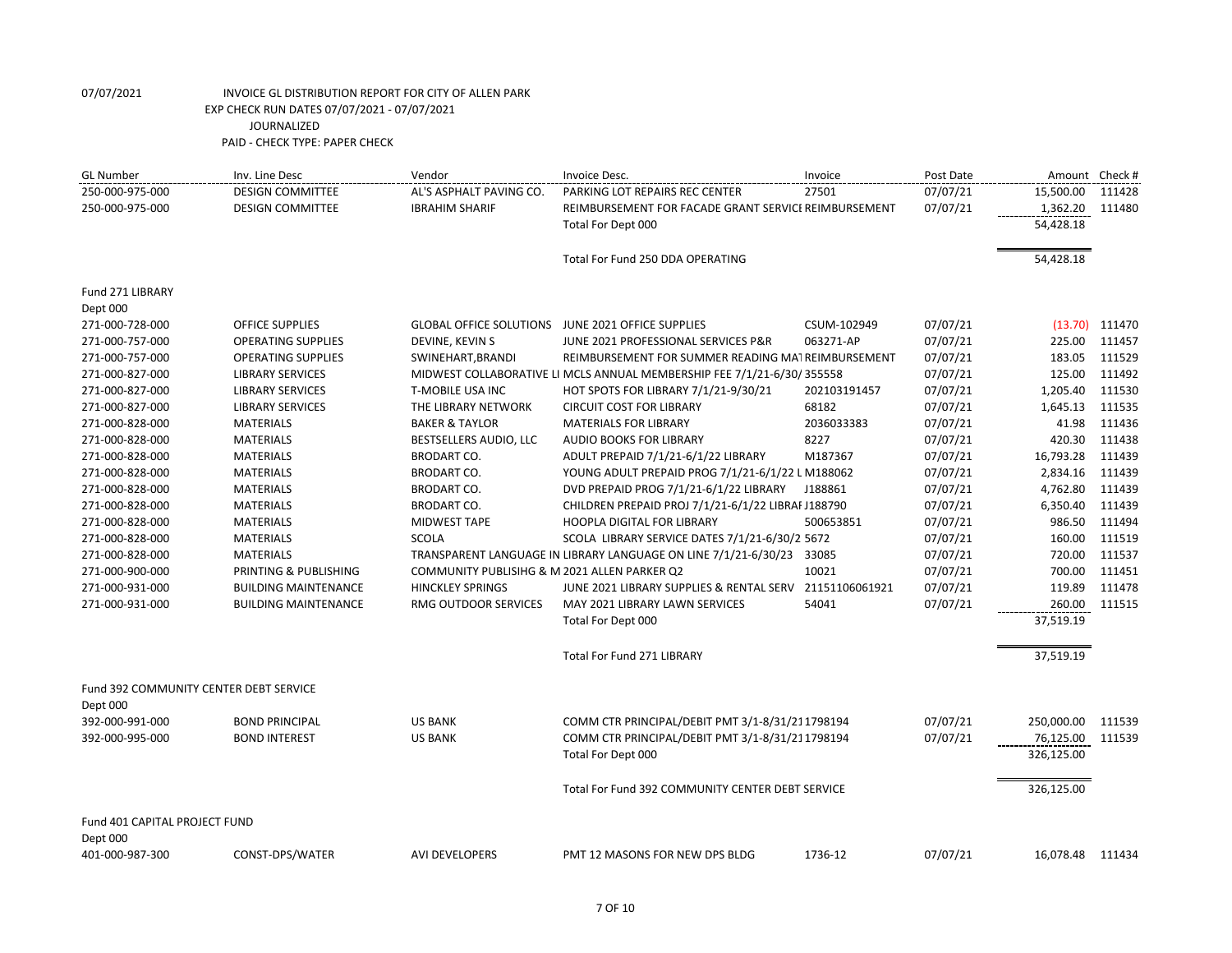| <b>GL Number</b>       | Inv. Line Desc                 | Vendor                                               | Invoice Desc.                                                                                       | Invoice        | Post Date | Amount Check #   |        |
|------------------------|--------------------------------|------------------------------------------------------|-----------------------------------------------------------------------------------------------------|----------------|-----------|------------------|--------|
| 401-000-987-300        | CONST-DPS/WATER                | EURO CRAFT INC                                       | PMT 12 SERVICES FOR NEW DPS BLDG                                                                    | 1736-12        | 07/07/21  | 3,788.93         | 111460 |
| 401-000-987-300        | CONST-DPS/WATER                |                                                      | NEW HUDSON CONSTRUCTIO PMT 12 SERVICES FOR NEW DPS BLDG                                             | 1736-12        | 07/07/21  | 11,616.18        | 111479 |
| 401-000-987-300        | CONST-DPS/WATER                | <b>JS VIG CONSTRUCTION CO</b>                        | SERVICES FOR NEW DPS BLDG                                                                           | 1736-12        | 07/07/21  | 195,642.41       | 111482 |
| 401-000-987-300        | CONST-DPS/WATER                |                                                      | MERLO CONSTRUCTION CO II PMT 12 FOR NEW DPS BLDG                                                    | 1736-12        | 07/07/21  | 15,318.22        | 111490 |
| 401-000-987-300        | CONST-DPS/WATER                | <b>SIDOCK GROUP INC</b>                              | FINAL PMT FOR ARCHITECT FEE'S NEW DPS FAC 319622.B-7                                                |                | 07/07/21  | 1,286.32         | 111523 |
|                        |                                |                                                      | Total For Dept 000                                                                                  |                |           | 243,730.54       |        |
|                        |                                |                                                      | Total For Fund 401 CAPITAL PROJECT FUND                                                             |                |           | 243,730.54       |        |
| Fund 592 WATER & SEWER |                                |                                                      |                                                                                                     |                |           |                  |        |
| Dept 000               |                                |                                                      |                                                                                                     |                |           |                  |        |
| 592-000-461-000        | <b>WATER SALES</b>             | QUINTERO, MARICELA                                   | REFUND ON DUPLICATE WATER PAYMENT<br>Total For Dept 000                                             | <b>REFUND</b>  | 07/07/21  | 188.46<br>188.46 | 111510 |
| Dept 600 WATER         |                                |                                                      |                                                                                                     |                |           |                  |        |
| 592-600-745-400        | <b>METER MAINTENANCE</b>       | ETNA SUPPLY COMPANY                                  | <b>PARTS</b>                                                                                        | S104077856-001 | 07/07/21  | 22.72            | 111459 |
| 592-600-873-000        | <b>MAIN MAINTENANCE</b>        | D & L GARDEN CENTER, INC. SUPPLIES                   |                                                                                                     | 15756          | 07/07/21  | 114.95           | 111455 |
| 592-600-873-000        | <b>MAIN MAINTENANCE</b>        | D & L GARDEN CENTER, INC. SUPPLIES                   |                                                                                                     | 15872          | 07/07/21  | 60.00            | 111455 |
| 592-600-873-000        | <b>MAIN MAINTENANCE</b>        | <b>STATE OF MICHIGAN</b>                             | <b>MDEQ LABORATORY SERVICES</b>                                                                     | 761-10623757   | 07/07/21  | 175.00           | 111493 |
| 592-600-939-000        | <b>VEHICLE MAINTENANCE</b>     | <b>GLENDALE AUTO VALUE</b>                           | PARTS FOR 2020 FORD F250                                                                            | 359-218412     | 07/07/21  | 276.81           | 111467 |
| 592-600-939-000        | <b>VEHICLE MAINTENANCE</b>     | <b>MICHIGAN CAT</b>                                  | <b>PARTS</b>                                                                                        | PD12258989     | 07/07/21  | 61.34            | 111491 |
| 592-600-939-000        | <b>VEHICLE MAINTENANCE</b>     | POMP'S TIRE SERVICE INC                              | <b>TIRE SERVICES</b>                                                                                | 1470021179     | 07/07/21  | 140.00           | 111545 |
|                        |                                |                                                      | Total For Dept 600 WATER                                                                            |                |           | 850.82           |        |
| Dept 601 601 SEWER     |                                |                                                      |                                                                                                     |                |           |                  |        |
| 592-601-704-000        | <b>COMPUTER MNT WATER</b>      |                                                      | EXPERT TECHNOLOGY SERVIC VARIOUS IT SERVICES DPS BASIN WATER & BLD 03466                            |                | 07/07/21  | 45.00            | 111462 |
| 592-601-712-000        | <b>UNIFORMS WATER</b>          | CINTAS CORP. #0721                                   | MAY 2021 WATER UNIFORM SERVICES                                                                     | 4083443771     | 07/07/21  | 54.09            | 111446 |
| 592-601-712-000        | <b>UNIFORMS WATER</b>          | CINTAS CORP. #0721                                   | MAY 2021 WATER UNIFORM SERVICES                                                                     | 4084110747     | 07/07/21  | 54.09            | 111446 |
| 592-601-712-000        | <b>UNIFORMS WATER</b>          | CINTAS CORP. #0721                                   | MAY 2021 WATER UNIFORM SERVICES                                                                     | 4084763476     | 07/07/21  | 54.09            | 111446 |
| 592-601-712-000        | <b>UNIFORMS WATER</b>          | CINTAS CORP. #0721                                   | MAY 2021 WATER UNIFORM SERVICES                                                                     | 4085420084     | 07/07/21  | 54.09            | 111446 |
| 592-601-757-000        | <b>OPERATING SUPPLIES</b>      | <b>SMART BILL</b>                                    | JULY 2021 WATER BILLS & SUPPLIES                                                                    | 51261-S        | 07/07/21  | 1,974.13         | 111525 |
| 592-601-802-100        |                                |                                                      | COMPUTER MAINTENANCE BASII EXPERT TECHNOLOGY SERVIC VARIOUS IT SERVICES DPS BASIN WATER & BLD 03466 |                | 07/07/21  | 45.00            | 111462 |
| 592-601-900-000        | PRINTING & PUBLISHING          | COMMUNITY PUBLISIHG & M 2021 ALLEN PARKER Q2         |                                                                                                     | 10021          | 07/07/21  | 2,100.00         | 111451 |
| 592-601-908-000        | <b>IWC CHARGES- DETROIT</b>    |                                                      | <b>GREAT LAKES WATER AUTHO MAY 2021 SEWAGE SERVICES</b>                                             | MAYSEWAGE      | 07/07/21  | 1,564.73         | 111456 |
| 592-601-923-000        | PROFESSIONAL SERVICES          | <b>VELOCITY EHS</b>                                  | SUBSCRIPTION MSDSONLINE 8/1/21-7/30/22                                                              | 239531         | 07/07/21  | 1,899.00         | 111540 |
| 592-601-939-100        | <b>VEHICLE MAINTENANCE</b>     |                                                      | BAKER'S GAS & WELDING SUI JUNE 2021 CYLINDER RENTAL                                                 | 09253215       | 07/07/21  | 26.77            | 111437 |
| 592-601-939-100        | <b>VEHICLE MAINTENANCE</b>     | <b>VERIZON CONNECT</b>                               | JUNE 2021 WATER/DPS SERVICES                                                                        | 330000017559   | 07/07/21  | 180.03           | 111541 |
| 592-601-951-000        | <b>ENGINEERING CONSULTANTS</b> | C.E. RAINES COMPANY                                  | JOB AP-01 MAY 2021 GENERAL PROJECTS                                                                 | 17801          | 07/07/21  | 620.00           | 111442 |
| 592-601-962-000        | MISCELLANEOUS                  | <b>AZTECA SYSTEMS LLC</b>                            | CITYWORKS ONLINE AMS LICENSE 8/10/21-8/9 INV4023                                                    |                | 07/07/21  | 28,750.00        | 111435 |
| 592-601-986-000        | CAPITAL OUTLAY-SEWERS          | FISHBECK, THOMPSON, CARR I AP SANITARY DIST 2,3, & 4 |                                                                                                     | 401764         | 07/07/21  | 10,590.35        | 111464 |
|                        |                                |                                                      | Total For Dept 601 601 SEWER                                                                        |                |           | 48,011.37        |        |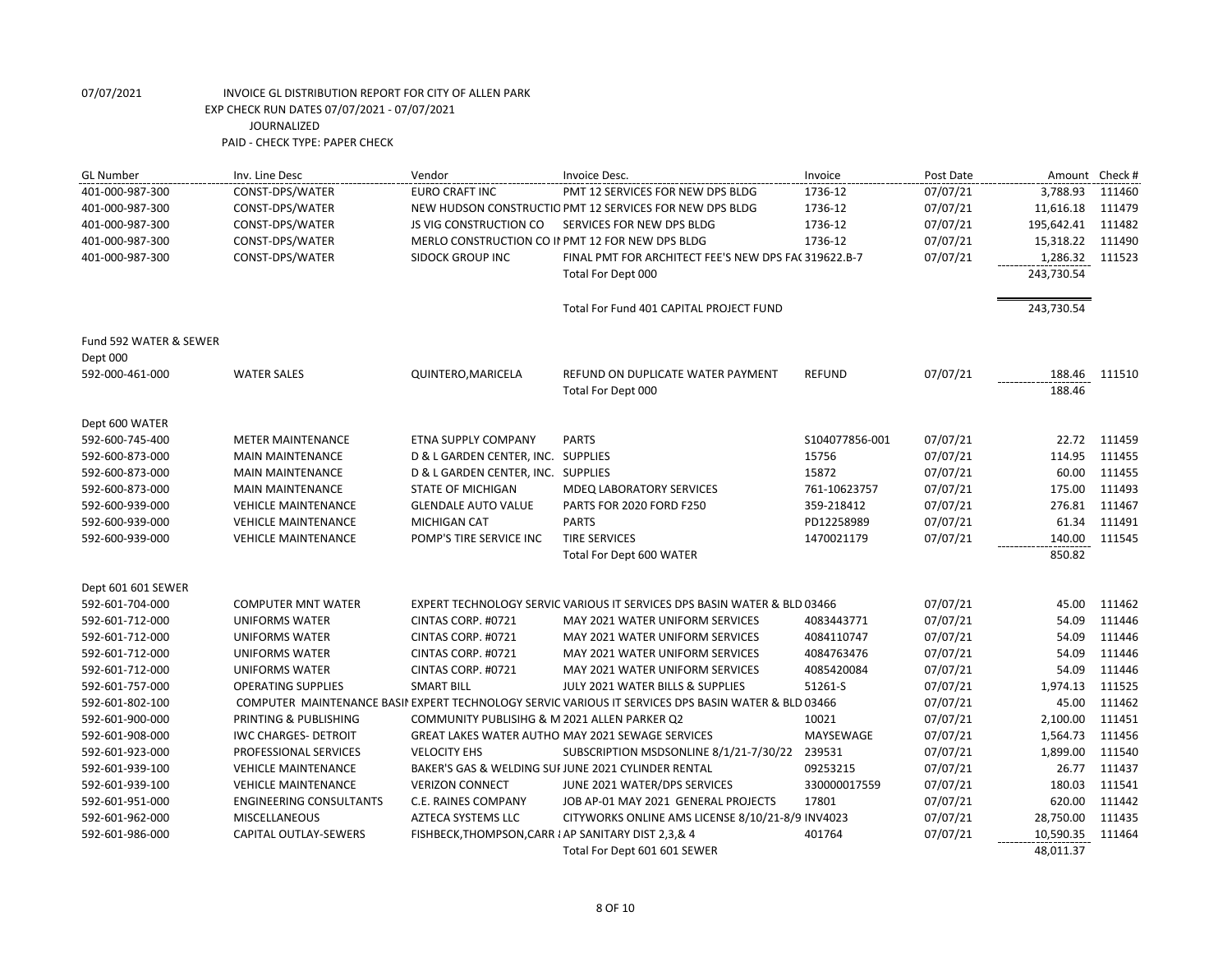| <b>GL Number</b>             | Inv. Line Desc                       | Vendor                                      | Invoice Desc.                                               | Invoice           | Post Date | Amount Check # |        |
|------------------------------|--------------------------------------|---------------------------------------------|-------------------------------------------------------------|-------------------|-----------|----------------|--------|
|                              |                                      |                                             |                                                             |                   |           |                |        |
| Dept 603 603 BASIN           |                                      |                                             |                                                             |                   |           |                |        |
| 592-603-853-000              | <b>TELEPHONE</b>                     | <b>VERIZON WIRELESS</b>                     | BASIN SERVICES 5/24-6/23/21                                 | 9882588226        | 07/07/21  | 50.04          | 111542 |
| 592-603-930-000              | <b>SEWER MAINTENANCE</b>             | <b>KENNEDY INDUSTRIES</b>                   | SERVICE CALL TO CHECK OUT PUMPS AT RETEN 625700             |                   | 07/07/21  | 519.00         | 111483 |
| 592-603-985-000              | <b>CAPITAL OUTLAY</b>                | LAWRENCE M. CLARKE, INC                     | JOB AP-123 PMT #4 LAURENCE ST SANITARY LII JOB AP-123 #4    |                   | 07/07/21  | 10,000.00      | 111486 |
|                              |                                      |                                             | Total For Dept 603 603 BASIN                                |                   |           | 10,569.04      |        |
| Dept 604 ADMINISTRATION/DEBT |                                      |                                             |                                                             |                   |           |                |        |
| 592-604-820-000              | <b>ENGINEERING</b>                   | C.E. RAINES COMPANY                         | JOB AP-17 NPDES MS4 PERMIT                                  | 17802             | 07/07/21  | 850.00         | 111442 |
| 592-604-820-000              | ENGINEERING                          | C.E. RAINES COMPANY                         | JOB AP-134 ENG SURVEY SER WM REPLACEMEI 17804               |                   | 07/07/21  | 6,213.10       | 111442 |
| 592-604-820-000              | ENGINEERING                          | C.E. RAINES COMPANY                         | JOB AP-156 SANITARY DIST 2,3,&4 WET WEATH 17808             |                   | 07/07/21  | 181.00         | 111442 |
| 592-604-820-000              | <b>ENGINEERING</b>                   | <b>C.E. RAINES COMPANY</b>                  | JOB AP-163 SANITARY SEWER CIPP LINING BID : 17807           |                   | 07/07/21  | 100.00         | 111442 |
|                              |                                      |                                             | Total For Dept 604 ADMINISTRATION/DEBT                      |                   |           | 7,344.10       |        |
|                              |                                      |                                             | Total For Fund 592 WATER & SEWER                            |                   |           | 66,963.79      |        |
| Fund 701 TRUST AND AGENCY    |                                      |                                             |                                                             |                   |           |                |        |
| Dept 000                     |                                      |                                             |                                                             |                   |           |                |        |
| 701-000-242-000              | <b>CITY FESTIVITIES ESCROW</b>       | <b>PAULS GOURMET JERKY</b>                  | REFUND FOR 2020 BOOTH & JURY FEE #197305 REFUND             |                   | 07/07/21  | 230.00         | 111504 |
| 701-000-242-000              | CITY FESTIVITIES ESCROW              | PLOTKIN, NEIL                               | REFUND ON 2020 BOOTH & JURY FEE #204307. REFUND             |                   | 07/07/21  | 270.00         | 111508 |
| 701-000-242-000              | <b>CITY FESTIVITIES ESCROW</b>       | <b>PROFORMA</b>                             | <b>GOLD TEE'S 2021 STREET FAIR</b>                          | BH70001391A       | 07/07/21  | 52.72          | 111509 |
| 701-000-242-000              | <b>CITY FESTIVITIES ESCROW</b>       | PROFORMA                                    | SPORT TEE'S 2021 STREET FAIR                                | BH70001368A       | 07/07/21  | 137.99         | 111509 |
| 701-000-242-000              | <b>CITY FESTIVITIES ESCROW</b>       | ROUHOURST.KEVIN                             | REFUND FOR 2020 BOOTH FEE #1998385                          | <b>REFUND</b>     | 07/07/21  | 405.00         | 111516 |
| 701-000-242-000              | <b>CITY FESTIVITIES ESCROW</b>       |                                             | SEASONAL PROPERTY MANA( BED MAINTENANCE MEDIAN PELHAM/ALLEN | 2875              | 07/07/21  | 395.00         | 111520 |
| 701-000-242-000              | <b>CITY FESTIVITIES ESCROW</b>       | YANG ANIMAL STUFF                           | REFUND ON 2020 JURY & FEE #1994554                          | <b>REFUND</b>     | 07/07/21  | 230.00         | 111549 |
| 701-000-245-000              | <b>PARKS &amp; RECREATION ESCROW</b> | CLINTON, TOM                                | KARATE CLASSES 6/8-7/1/21                                   | KARATE 6/8-7/1/21 | 07/07/21  | 70.00          | 111449 |
| 701-000-246-500              | <b>ENGINEERING ESCROW</b>            | C.E. RAINES COMPANY                         | JOB AP-01 MAY 2021 GENERAL PROJECTS                         | 17801             | 07/07/21  | 378.00         | 111442 |
| 701-000-246-500              | <b>ENGINEERING ESCROW</b>            | C.E. RAINES COMPANY                         | JOB AP-172 SURVEY COMCAST 3432 FAIRLANE 17811               |                   | 07/07/21  | 100.00         | 111442 |
| 701-000-246-500              | <b>ENGINEERING ESCROW</b>            | C.E. RAINES COMPANY                         | JOB AP-171 SURVEY SERVICES 3365 FAIRLANE [ 17810            |                   | 07/07/21  | 100.00         | 111442 |
| 701-000-246-500              | <b>ENGINEERING ESCROW</b>            | <b>C.E. RAINES COMPANY</b>                  | JOB AP-170 3128 FAIRLANE DR                                 | 17809             | 07/07/21  | 250.00         | 111442 |
| 701-000-250-000              | <b>MEMORIAL TREE ESCROW</b>          | D & L GARDEN CENTER, INC. MEMORIAL TREE P&R |                                                             | 15717             | 07/07/21  | 202.98         | 111455 |
| 701-000-250-000              | MEMORIAL TREE ESCROW                 | <b>KEY AWARDS</b>                           | MEMORIAL TREE PLAQUES DEVOE & NEUBACH 6374A                 |                   | 07/07/21  | 100.00         | 111484 |
|                              |                                      |                                             | Total For Dept 000                                          |                   |           | 2,921.69       |        |
|                              |                                      |                                             | Total For Fund 701 TRUST AND AGENCY                         |                   |           | 2,921.69       |        |
|                              |                                      |                                             |                                                             |                   |           |                |        |

Fund Totals:

| Fund 101 GENERAL FUND      | 818.046.57 |
|----------------------------|------------|
| Fund 202 MAJOR STREET FUND | 294.084.11 |
| Fund 203 LOCAL STREET FUND | 230.979.05 |